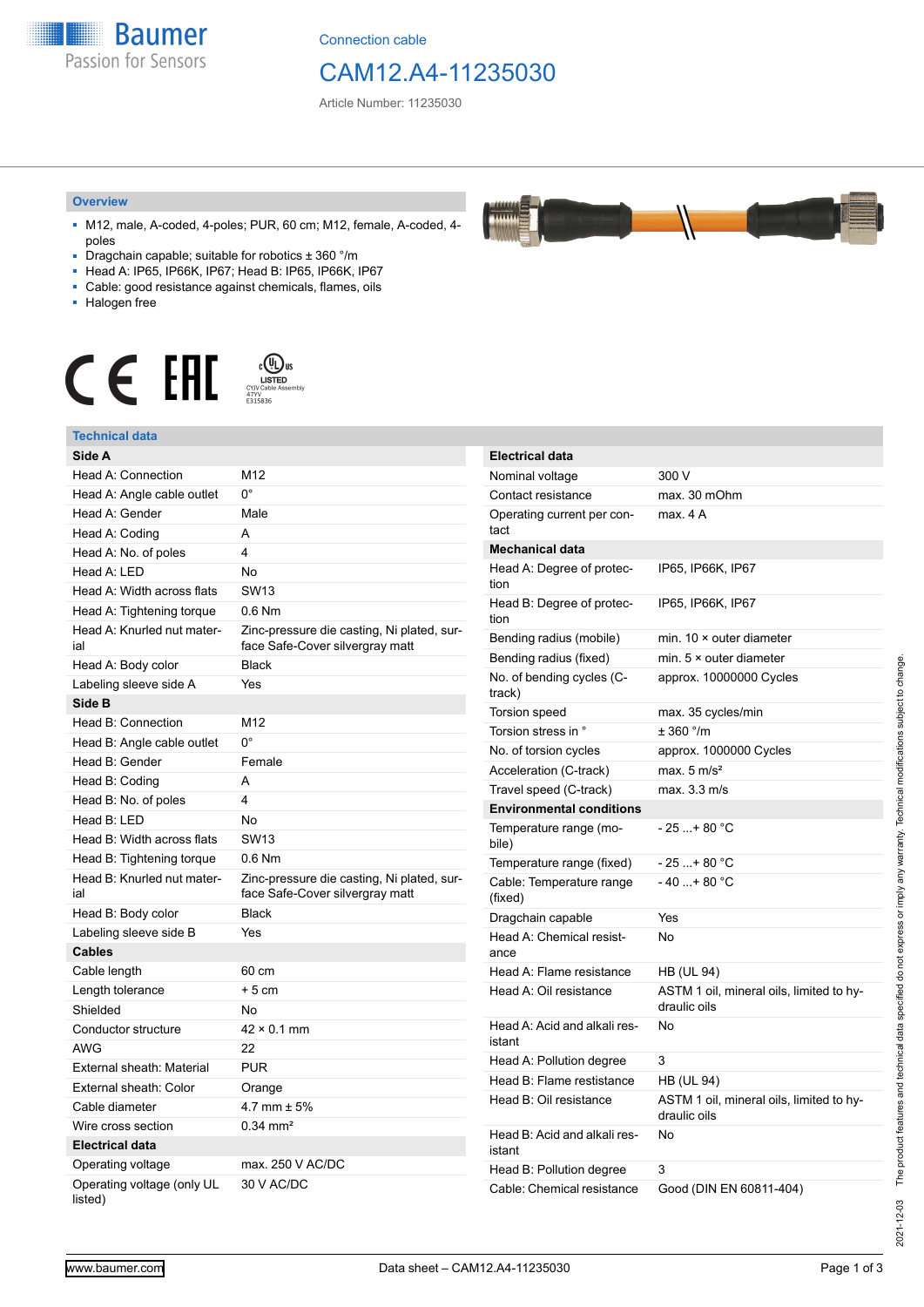

Connection cable

## CAM12.A4-11235030

Article Number: 11235030

#### **Technical data**

**Side A**

### **Environmental conditions**

**Technical drawing**

Cable: Flame resistance Conform UL 1581 §1090 (H); CSA FT2; IEC 60332-2-2 Cable: Oil resistance Good (DIN EN 60811-404)

### **Environmental conditions**

Cable: Silicone-free Yes

## **Side B**

## **Technical drawing**





#### **Coding**





**Coding**